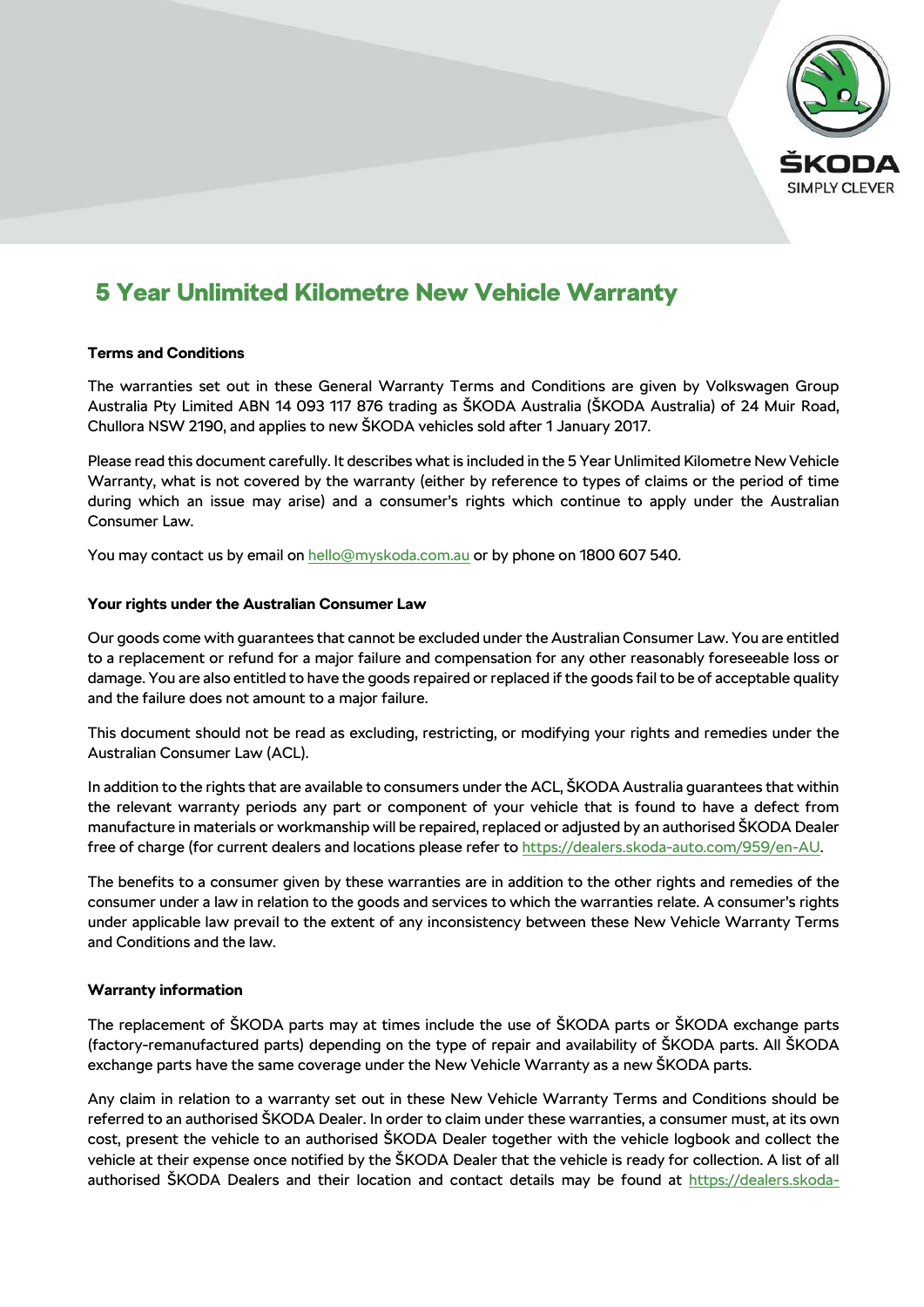

# [auto.com/959/en-AU.](https://dealers.skoda-auto.com/959/en-AU)

The servicing or repair of your vehicle by third parties that are not authorised ŠKODA Dealers will not void your warranties, however, to the extent that any problem arises due to any third party servicing or repairs, ŠKODA Australia reserves the right to request additional information about the work and servicing performed on your vehicle and we will not be liable for failures caused by third parties that are not authorised ŠKODA Dealers.

ŠKODA Australia may cancel all or a portion of a reimbursement given to you under these New Vehicle Warranty Terms and Conditions if the supporting documents that you have provided are insufficient or inadequate or do not match the information provided at the time of repair.

#### **Warranty periods**

Your vehicle comes with a New Vehicle Warranty, a Paint Warranty, and a Through Corrosion Warranty in relation to the main steel body structure of the vehicle. ŠKODA genuine parts and accessories also come with separate warranties.

The New Vehicle Warranty is for 5 years with unlimited kilometres. The following exceptions apply:

- The Paint Warranty is for 3 years with unlimited kilometres.
- The Through Corrosion Warranty is for 12 years with unlimited kilometres.
- The New Vehicle Warranty for commercial use, including but not limited to those used as a Rental vehicle, Hire Car, Taxi, Courier vehicle, Driving School vehicle, Security vehicle or Bus and Tour vehicles. Vehicles that are/have been used as commercial use vehicles are limited to a 5 Year/150,000 Kilometre Warranty (whichever occurs first).
- Engine starting batteries have a 5 year unlimited kilometre warranty.
- The warranty for ŠKODA genuine parts and accessories fitted:
	- on your new ŠKODA vehicle at the time it is first delivered to you is 5 years unlimited kilometres from the date of delivery; or
	- after your new ŠKODA vehicle has been delivered to you is 2 years unlimited kilometres from the date of purchase.

Unless otherwise specified, these warranties start on the day of delivery of your new ŠKODA vehicle[1](#page-1-0) . It is the responsibility of the ŠKODA Dealer to report the correct delivery date into ŠKODA Australia's systems.

The New Vehicle Warranty, Paint Warranty and Through Corrosion Warranty are in addition to other rights and remedies which you have at law, including under the ACL. Your rights under the ACL are not affected by the expiry of any contractual warranty, including the New Vehicle Warranty, Paint Warranty and Through Corrosion Warranty.

#### **Where to have warranty repairs carried out**

l

When a warranty repair is required under the New Vehicle Warranty, Paint Warranty or Through Corrosion

<span id="page-1-0"></span><sup>&</sup>lt;sup>1</sup> A different warranty start date may apply to a Dealer Demonstrator or Service Loan vehicle.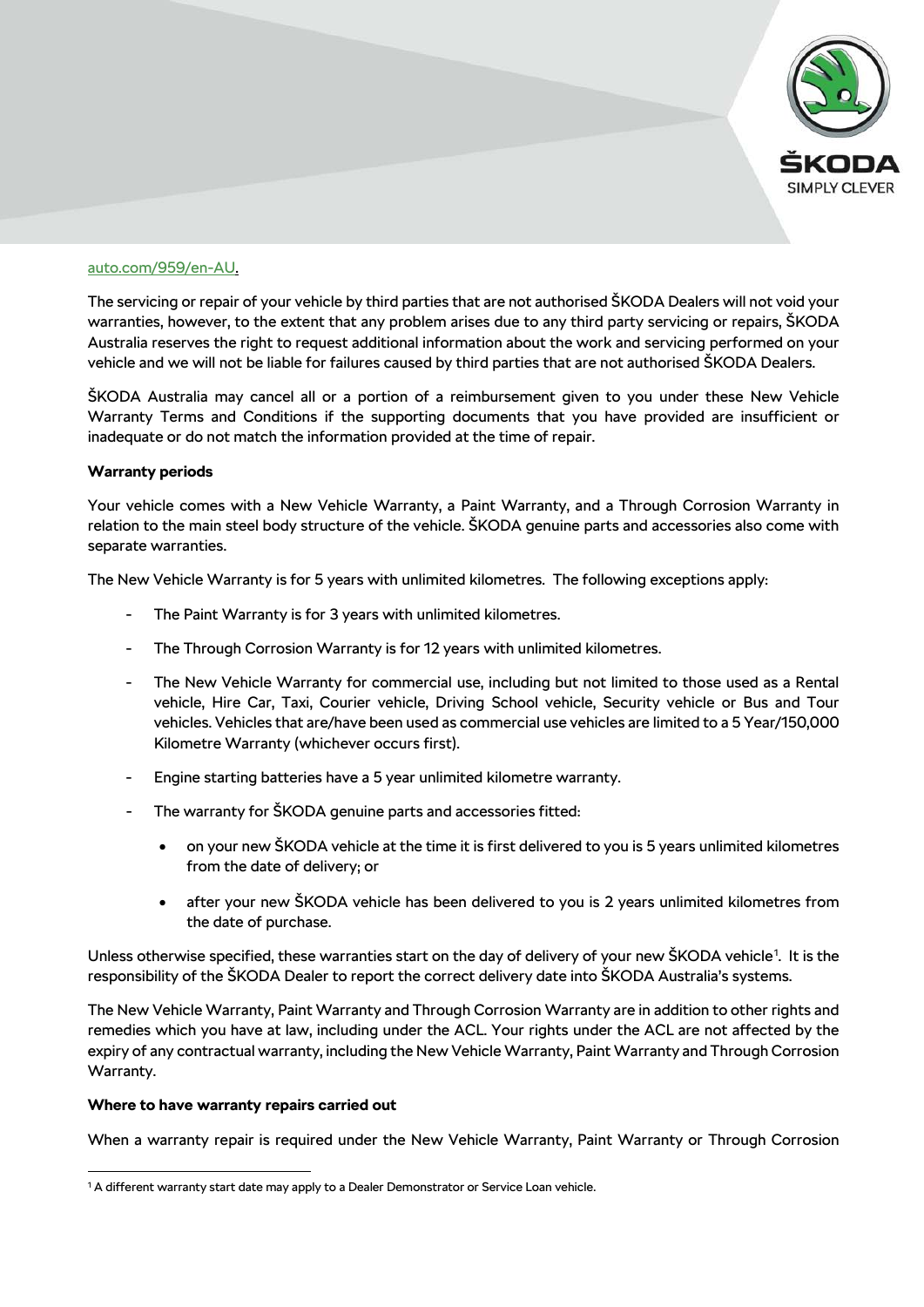

Warranty, it is the responsibility of the owner of the vehicle (or the owner's agent) to report the defect to an authorised ŠKODA Dealer (for current dealers and locations please refer to [https://dealers.skoda](https://dealers.skoda-auto.com/959/en-AU)[auto.com/959/en-AU.](https://dealers.skoda-auto.com/959/en-AU)

All authorised ŠKODA Dealers are able to carry out warranty repairs on all ŠKODA vehicles. All warranty defects must be reported to an authorised ŠKODA Dealer as soon as possible and within a suitable timeframe.

This does not affect any rights that you may have under the ACL to have your vehicle repaired.

# **What is not covered by the New Vehicle, Paint or Through Corrosion Warranties?**

Where your claim does not fall under the term "defects from manufacture" it will not be covered by the New Vehicle, Paint and Through Corrosion Warranties. This includes claims in relation to:

| Car care                    | Failure to maintain and care for your vehicle including the body paint and trim<br>in accordance with ŠKODA Australia's recommendations, including improper<br>maintenance such as the use of incorrect cleaning agents.                                                                                                                                                                                                                                                                                                                                           |
|-----------------------------|--------------------------------------------------------------------------------------------------------------------------------------------------------------------------------------------------------------------------------------------------------------------------------------------------------------------------------------------------------------------------------------------------------------------------------------------------------------------------------------------------------------------------------------------------------------------|
| Damage                      | Any defects resulting from an accident, impact, fire or illegal use or malicious<br>or accidental damage to your vehicle (including damage by a third person).                                                                                                                                                                                                                                                                                                                                                                                                     |
| Environmental               | Any defects resulting from airborne industrial pollutants including acid rain,<br>industrial fall out, salt, sand, stones, tree sap, bird and animal droppings, or<br>windstorm, hail, flood, lighting or other acts of nature.                                                                                                                                                                                                                                                                                                                                    |
| Fuel, oil and<br>Lubricants | Any defects resulting from (i) the use of inappropriate fuel, oil or lubricants,<br>including the use of the incorrect octane rated fuel; and (ii) dirt or water in<br>fuel, oil, coolant or other fluids.                                                                                                                                                                                                                                                                                                                                                         |
| Misuse                      | Any defects resulting from (i) driver negligence, misuse or abuse; (ii) loading<br>or towing beyond the specified load and capacity; (iii) driving the vehicle after<br>the loss of fluid such as coolant, oil, refrigerants to below the levels required<br>in the Owner's Manual or after warning systems have advised the driver to<br>stop the vehicle; (iv) driving the vehicle in off road conditions beyond the<br>designed or intended use of the vehicle; or (v) tampering or disconnection.                                                              |
| Modifications               | (i) Any modifications, dismantling, or other alterations that have not been<br>approved by ŠKODA Australia, and any defect caused by changes to original<br>equipment and the fitment of non-approved parts or accessories; (ii) the<br>changing of ECUs or the upgrading of software within any ECUs in the vehicle<br>relating to any systems; (iii) non-approved rust treatments and paint or fabric<br>protection and window tinting; or (iv) any alterations that have changed the<br>design or performance from that originally supplied by ŠKODA Australia. |
| Motorsport                  | Any parts that have been damaged or affected by any form of motorsport<br>such as racing, speed trialling, track days, hill climbing and rallying or similar<br>activities.                                                                                                                                                                                                                                                                                                                                                                                        |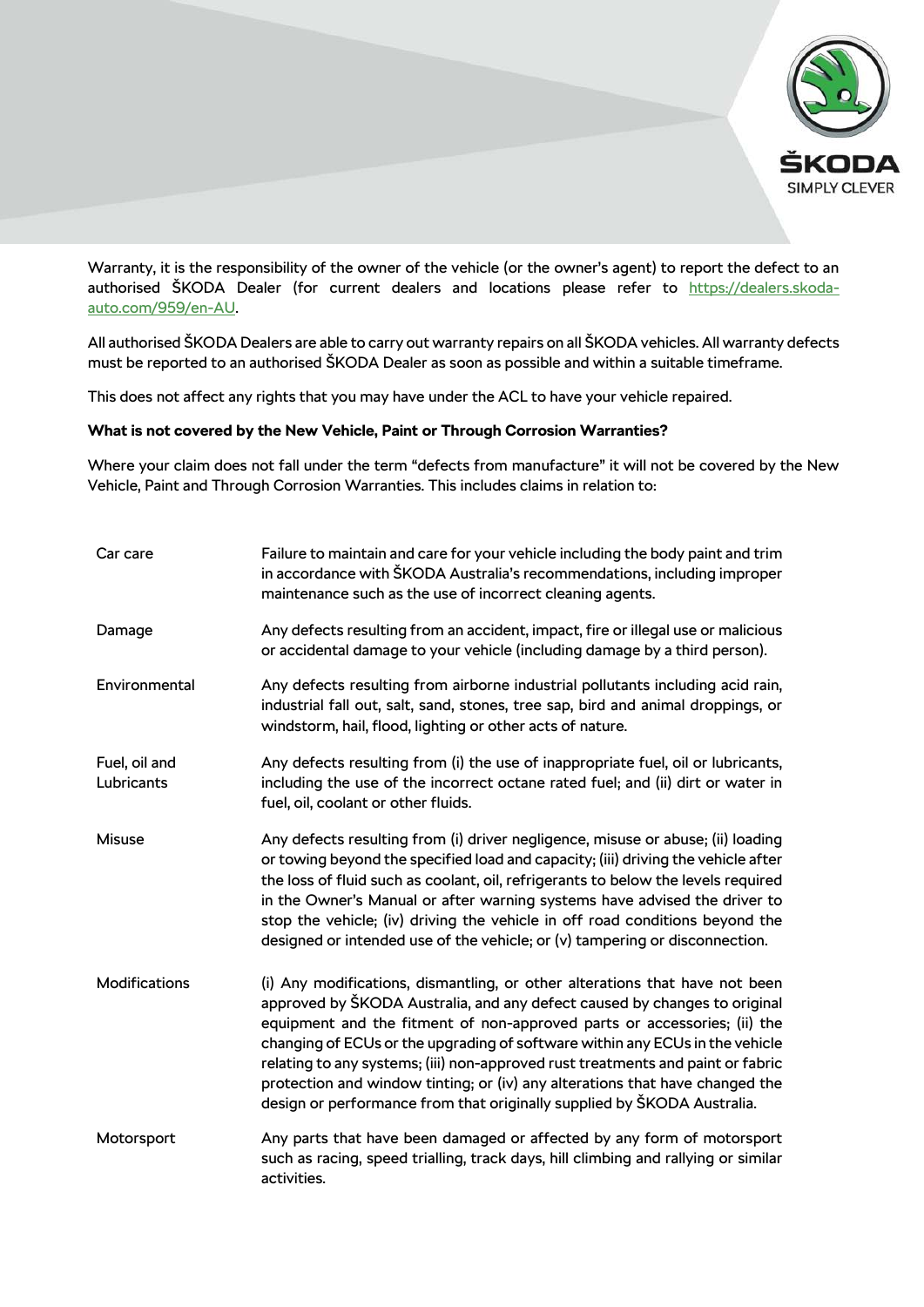

- Overloading Any defects resulting from the vehicle being subjected to overloading, even if the overloading is only momentary.
- Reporting and Repairs Failure to (i) report warranty defects within a timely manner and have them repaired quickly, including paint and through corrosion repairs; or (ii) have the vehicle repaired promptly and in accordance with the manufacturer's recommendations following an accident or other damage, or after a defect becomes known or suspected.
- Servicing (i) Failure to have your vehicle serviced within the times required and recommendations of ŠKODA Australia or; (ii) damage caused to your vehicle by repairers who are not ŠKODA Dealers.
- Tyres **Any claims in relation to tyres.**

Note: Tyres may be covered by warranties offered by individual tyre suppliers. Your authorised ŠKODA Dealer may be able to assist you with claiming this warranty from the supplier. If a tyre is found to be defective within the New Vehicle Warranty period, it will be assessed on the nature of the defect and the percentage of wear incurred. Where tyres are covered by a warranty, the warranty may not be the same length as the New Vehicle Warranty.

Wear and tear Any parts and accessories that wear out as part of their normal operation (e.g. clutch linings, brake discs and pads, brake linings, wiper blades, globes of all types (excluding bi xenon and LED), fuses, trims, diesel particulate filters, catalytic converters, all belts, tyres, spark and glow plugs, shock absorbers, wheel bearings, and ball joints, filters, fuses, dry cell batteries, satellite navigation update discs, textile and rubber floor mats, gas struts, cargo liner, tub liner and all other parts and accessories of your vehicle that have been subject to normal wear and tear.

#### **What the customer must pay for under the New Vehicle Warranty**

In order to have the benefit of the New Vehicle Warranty, you are obliged to have your vehicle serviced in line with the recommendations set out in the Owner's Manual. If an incident occurs when a service should have been carried out, the incident may not be covered under this contractual warranty.

The New Vehicle Warranty does not cover the costs of routine maintenance of your vehicle or other consequential losses. These costs include:

- a) prescribed maintenance and service adjustments to your vehicle and parts or fluids used in connection with these;
- b) normal maintenance including adjustments (front axle, wheel alignment etc.), periodic servicing, cleaning or replacement of oil, air, fuel, and particle and passenger compartment filters;